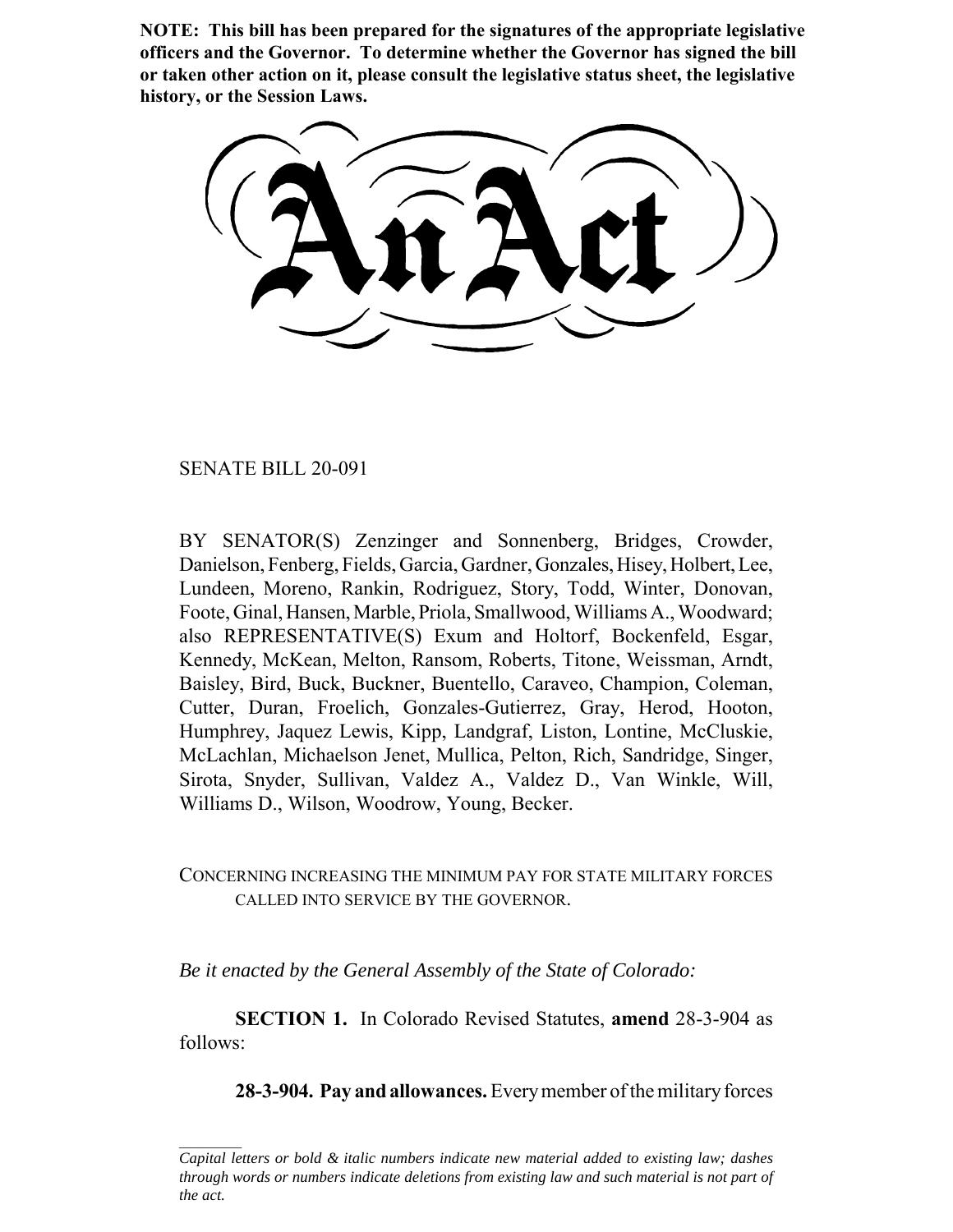not salaried as such shall MUST receive from the state, while engaged in any service ordered by the governor, pay and allowances at the rate paid or allowed by law to members of similar rank and length of service in the regular Army or regular Air Force of the United States, as the case may be, but no EACH such member shall receive less than twenty dollars per day MUST RECEIVE AT LEAST THE PAY AND ALLOWANCES PROVIDED TO AN ENLISTED PERSON IN THE MILITARY FORCES HOLDING THE RANK OF E-4 WITH OVER SIX YEARS OF SERVICE. Subject to available appropriations, after a member of the military forces has been engaged in service pursuant to this section for a period of more than thirty consecutive days, the member shall be IS eligible to enroll in any benefit plan created for employees of the state, including but not limited to state employee group benefits pursuant to part 6 of article 50 of title 24  $C.R.S.,$  and the public employees' retirement association created pursuant to article 51 of title 24. C.R.S.

**SECTION 2. Act subject to petition - effective date.** This act takes effect at 12:01 a.m. on the day following the expiration of the ninety-day period after final adjournment of the general assembly (August 5, 2020, if adjournment sine die is on May 6, 2020); except that, if a referendum petition is filed pursuant to section 1 (3) of article V of the state constitution against this act or an item, section, or part of this act within such period, then the act, item, section, or part will not take effect unless